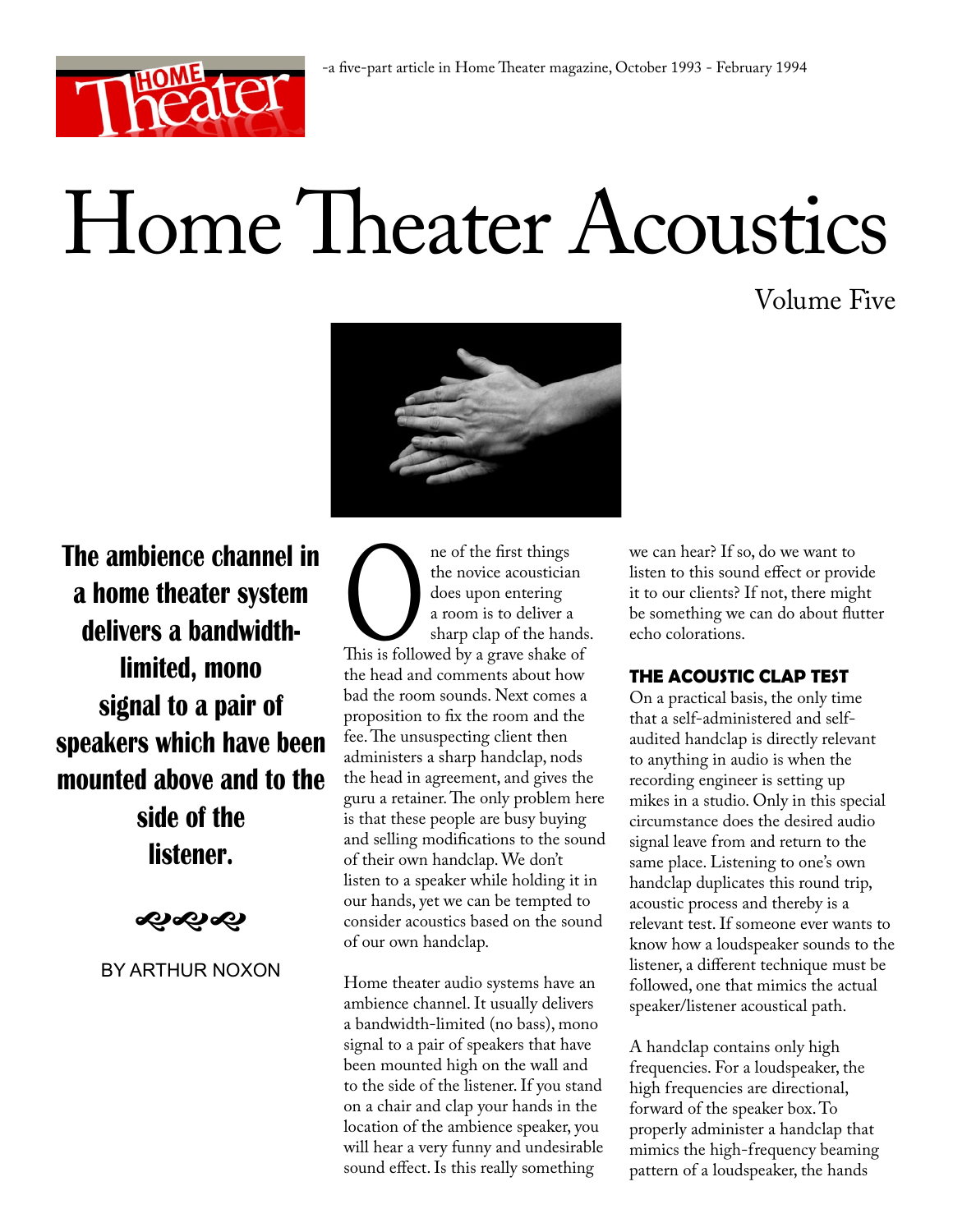must meet at waist height while the clapper is facing the same direction that the speaker does. The body of the clapper blocks the expansion of the clap sound backwards. The listener is no longer in the clapper position; the listener is now seated in the listening position. This time, the handclap is cast forward from the speaker position



and is heard by the real listener. It is how the listener hears the speaker that counts and not so much how the speaker sounds to itself, at least in hi-fi playback settings.

In order to properly evaluate the consequence on the listener of the strange sound we heard when standing on the chair and clapping our hands overhead and near the mounting position of the ambience speaker, we must repeat the test while a listener is seated in the listener's chair. True enough, in this case, the zing we hear when we clap is also heard by the listener. And so, is the sound we hear, good, bad, or inconsequential? Certainly this sound effect is distracting and that alone is enough to warrant its eradication. On the other hand, we want to retain an overhead liveliness so as to promote the ambience signal. We can't sacrifice the lively quality of the overhead space in the room, yet we must try to get rid of its distracting effect known as flutter echo.

# **FLUTTER ECHO/FLUTTER TONES**

Before we try to solve our problems, let's spend some time learning about it. When we administer a handclap test while located between a pair of uncluttered and parallel walls, we hear a flutter echo. It has a "zing" sound. The flutter echo actually does sound like a tone. The frequency of the tone depends upon the timing of the flutter. A flutter echo is how we hear what really is a rapid sequence of noise pulses. When we clap our hands in the outdoors, we simply hear the single, sharp pulse of noise we call the clap sound. If we clap our hands while standing some distance away, yet facing a wall or building, we will hear a single rapport of the clap, its echo. Then, if we relocate and stand between a pair of more nearby and parallel walls, that single pulse reflects back and forth rapidly between the parallel walls and we hear what we call a flutter echo.

If the walls are far apart, some 60 feet or more, we actually hear the flutter sequence of the echo reflections. But if the walls are closer together, the distinct detail of the staccato seems to disappear, but only to be replaced by a new sound, one of tonal quality. If the walls are far apart, say 60 feet, we hear the slap back at a rate of 1130/60 or 17 times a second and it sounds like the tap-tap-tap of a true flutter echo. However, if the walls are closer, say 20 feet apart, we will hear that slap back pulse of sound at a rate of 1130/20 or 57 times per second. When we, the human listeners, hear a click or noise pulsed at 57 times a second, our ears/brains are tricked into perceiving a buzz-like tone of 57 Hz. And so, the flutter echo we hear when the walls are farther apart becomes a zing-sounding flutter tone when the walls are closer together.

In hi-fi, home theater, and even most recording studios, the parallel wall surfaces are within the range of 15 to 30 feet apart. That means we don't hear flutter echoes but do hear the flutter tones. Flutter tones are sounds that have a lowfrequency character, but they are not to be confused with room modes, which also are low frequency in nature. The control of the low frequency flutter tones, as we will soon see, is accomplished with high-frequency type diffusion or absorption. Of course, control of the low frequency of room modes is accomplished only by means of larger-sized bass traps, usually best located in the corners.



### **FLUTTER TONES**

The low-frequency flutter tone is a pseudotone - a trick on our hearing system played by the rapid staccato of highfrequency noise pulses. Sometimes a careful listener can become confused as to how a seemingly low-frequency sound can be eliminated by the introduction of a paper thin reflector or fabric, especially when common sense leads us to expect that only those large-sized bass traps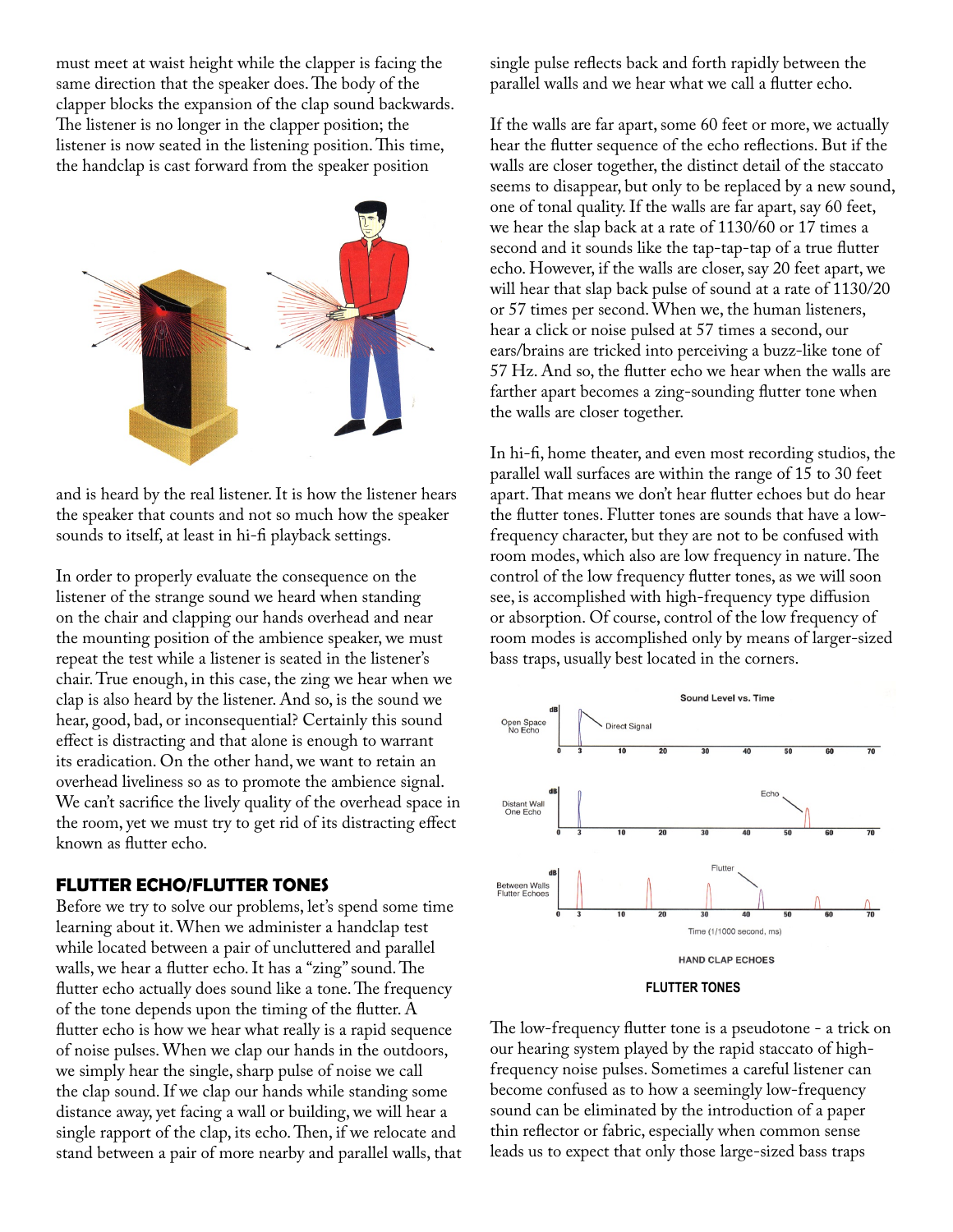

should have been needed. In order to eliminate the detection of a flutter echo pseudotone, we need only to break up the flutter echo process. It takes very little scattering or absorption of high-frequency sounds to break up the flutter echo sequence, and thereby eliminate the accompanying impression of the low-frequency sounds of the flutter tone.

Audio parlor tricks, such as making bass reverberation disappear with nothing more than a carefully placed scrap of paper, are accomplished with the magician's classic technique, a distraction of words and slight of hand. Only this time, we say that to create the illusion, the hand must be moving faster than the ear. Actually, the clue to the trick will be found in the presentation. The guru claps the hands and says to listen to the low-toned overhang. If you spectral analyze the energy content of a handclap, you will find no energy below 400 Hz, yet the handclap generates the perception of typically a 50 Hz sound. It's a great trick. Practice it and amaze your friends with your superpowers. You could even start up your own business, selling little tinfoil "bass traps" and you'll probably even get away with it, for awhile.

# **FLUTTER TONE SCIENCE**

If we stand at the end of a long, narrow room such as a hallway and clap, we will hear the flutter echo as it returns to us each round trip. If the hall is 20 feet in length, the flutter echo returns after every 40 feet of travel. The time for the round trip is controlled by the speed of sound. In this example, the sound of the clap makes a round trip some 1130/40 or 28 times a second, which sounds like the note of 28 Hz, a half octave below the lowest note of the piano keyboard. However, if we stand in the middle of the room and clap, we hear a different flutter tone. In this situation, part of the clap sound travels towards each end wall. Being in the middle means that each end wall is only ten feet away. Both sounds return to us after only 20 feet of travel. They pass by and head off towards the opposite wall, only to return to us after another 20 feet of travel. This situation produces a flutter tone of 1130/20 or 57 Hz, a full octave above the basic flutter tone of the hall.

If we were really doing this experiment, we would quickly find that we must stand to the side of the hall so as to let the two end walls have a clear view of each other. If we stand in the center of the hall, the flutter is quickly damped out because of the absorption of our body. In this position, with our back to the side wall, sound travels away from the

clap equally in both directions, up the hall and down the hall. When we stand at the midpoint of the hall and clap, the two wave fronts race towards the two end walls, reach them and reflect back to soon pass by the clapper at the



**FLUTTER TONE FREQUENCIES** 

same time. These two pulses, having arrived at the same time, are heard as one loud pulse. Positions non-reversed, the two pulses race for the opposite far walk, and again repeat the course. For this position, the double-strength pulses are heard every time they make half of a full round trip of the hall.

Another important position to stand at is the end of the hall. We already know the flutter echo occurs at half the rate as when we stood in the middle of the hall. But let's look at the pulse timing detail. Again, two pulses expand from the clapper's position, one heads toward the far end wall and the other toward the near end wall. The first reflection, off the near end wall, hits us after an overall travel of only three or four feet. It races by and follows the other pulse down the hall, lagging by six to eight feet. They both hit the far end wall and return towards the clapper's position. The leading pulse flashes by and on to hit the nearby end wall. By the time it again hits the clapper, the lagging pulse also hits the clapper. This creates the effect of a single-hitting, double-strength pulse. Then the lagging pulse moves past and towards the nearby end wall. It reflects and, after a bit, again passes by while heading for the far end wall. In the meantime, the leading pulse had already long left the scene, heading again for the far end wall and a repeat of the cycle.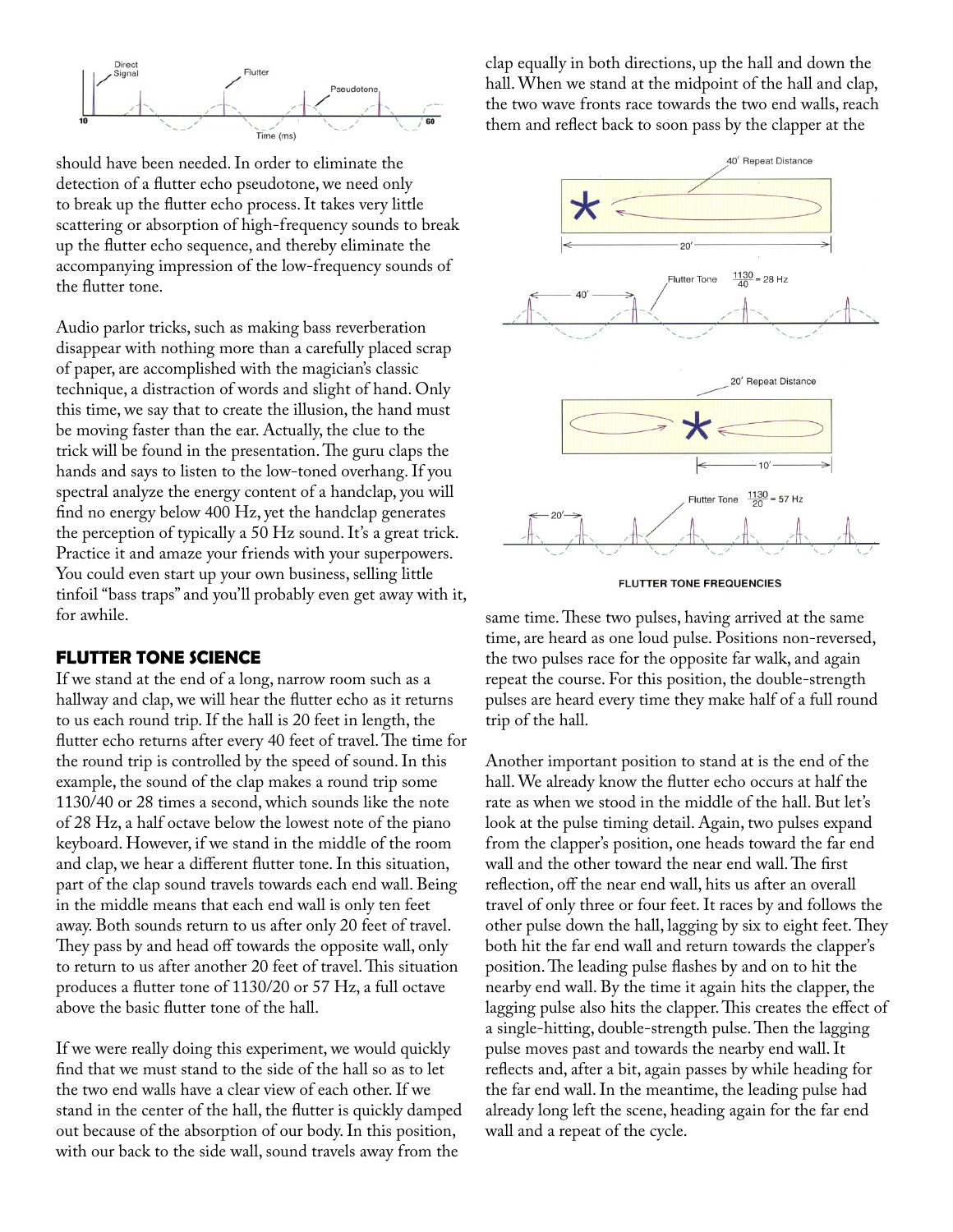

What we have here is a triple pulse event whose timing is that of a full round trip in the hall. The three pulses are so close together that they sound as if they were one pulse. This combining effect is well known in pro and high-end audio. It is called the Haas effect, after the scientist who did a lot of work in this area of hearing. What he found is that when high-frequency reflections, such as those in the handclap arrive within ten to 15 ms (thousandths of a second), they fuse together and sound as one.

Next, we take a few steps down the hall and repeat the handclap test, listening for any changes in the sound of the flutter tone. If we moved five feet off the end wall, the two pulses would be 20 feet apart and heard as separate pulses because they arrived outside the sound fusion time period. However, the same sequence of events still occurs. The only difference is the separation of the two distinct and small pulses. In the middle position, double-strength pulse effect still occurs. As we change positions along the length of the hall, we change the timing of the discrete echoes that make up the flutter tone. We also find that as we approach the middle of the hall, the two single echoes get far away from the double pulse and closer to each other. When they are within about six feet of each other, the fusion effects begin and the two pulses start sounding as if they were one and the upper octave flutter tone is heard. Get just a few feet off dead center of the hall and the upper octave disappears and the lower flutter tone begins to reappear.

The timing of the two separated pulses is what accounts for the changing of the character of the flutter tone. As we move closer to either of the end walls, the timing between the two separate pulses gets closer together, sandwiching the double-strength pulse until the end wall is reached and



they are essentially all on top of each other. As we move closer to the center of the hall, the timing between the two separate pulses again gets smaller. This time, they do not sandwich and are as far as possible from the doublestrength pulse. Finally, at the center, the time between them goes to zero, creating a second, double-strength pulse.

All the pulses contain energy, the same amount of energy. Whenever they return to the clapping position, together they combine into a stronger, double-strength pulse. Even more, when they arrive at the clapper's position within six feet of each other, they still combine into a single, doublestrength pulse. When a clap originates within three feet of an end wall, all of the pulses arrive at effectively the same time and the result is heard as a four-times stronger, low frequency flutter tone. Then again, if the clapper is within three feet of the middle of the hall, the separated pulses arrive close enough together to combine and double up in strength. Either of these extreme conditions is about as easy to detect.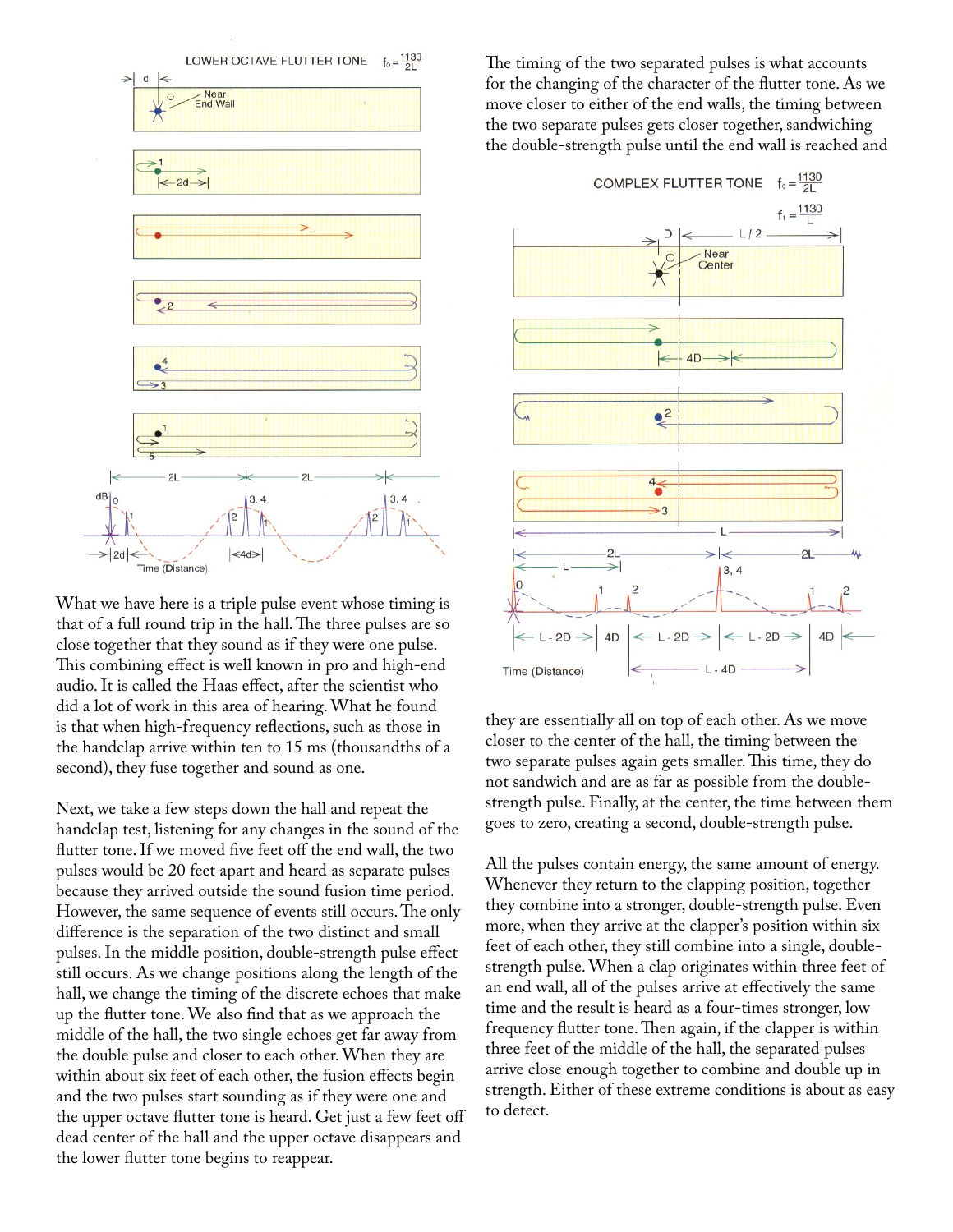

When the two separated pulses are not close to the doubled-up pulse, the lower flutter tone is quieter, less noticeable to detect and that is good. Also, when the separated pulses are not combined due to a midpoint clap position, the upper octave flutter tone is not heard. That is also good. Clearly, we now know that the most nonstimulating position for flutter tone generation will be more than four feet away from either end wall and a few feet off the center of the room. By experimenting, additional information is developed. Anywhere in the end third of the room seems to strongly stimulate the lower flutter tone. The third waypoint seems to stimulate the third octave, along



**AMBIENCE SPEAKER POSITION** 

with the fundamental flutter tone. The middle of the room really generates the second octave flutter tone within a foot or two of the center point.

Using our 20-foot room as an example, the ambience speaker ought to be located ahead of the 1/3 point, but two to three feet off the center. That puts it at about seven to eight feet

off either end of the room, probably the rear wall for home theater. As a general rule, the ambience speaker can be placed 38 percent of the room length off the back of the room. This position will ensure that minimal flutter tone coloration is introduced into the room.This section has been intended to be a baseline guide for the anti-flutter tone positioning of the surround speakers. To this, we next add some enhancement devices to both increase the presence of the ambience signal and to continue to reduce the telltale presence of flutter tones in the home theater setup.

# **DIFFUSION OF FLUTTER**

In addition to positioning the speaker to weakly stimulate the distracting flutter tones, another element of acoustics can be brought into the battle and put to good use. Diffusers are devices or surfaces that scatter sound. The home theater ambience speakers are located high on the sidewalls and directed to illuminate the upper outside areas of the front and back walls. The first idea about scattering sound tends to be directed to these areas. Why not add a curved or otherwise irregular surface to these areas of direct illumination?

As it is, we can hear the flutter tone that comes from the ambience speaker because its multiple reflecting wave front not only shuttles back and forth between the front



and back walls, but the wave front expands while doing so. What we hear is the expanding edge of the flutter echo circuit. Now if we add diffusion to the end walls, we will certainly reduce the time that the flutter tone is sustained because the diffusers are redirecting some of the flutter energy away from the flutter circuit at each reflection. This redirected energy is not absorbed but scattered more fully into the room. That means that the listener is getting an even stronger flutter tone signal than before. Not only does the listener hear the expanding edge of the flutter echo, but now additionally hears the scattered sound off the diffuser. Ironic as it seems, adding diffusers to the end walls is a trade-off treatment with mixed results. The flutter tone